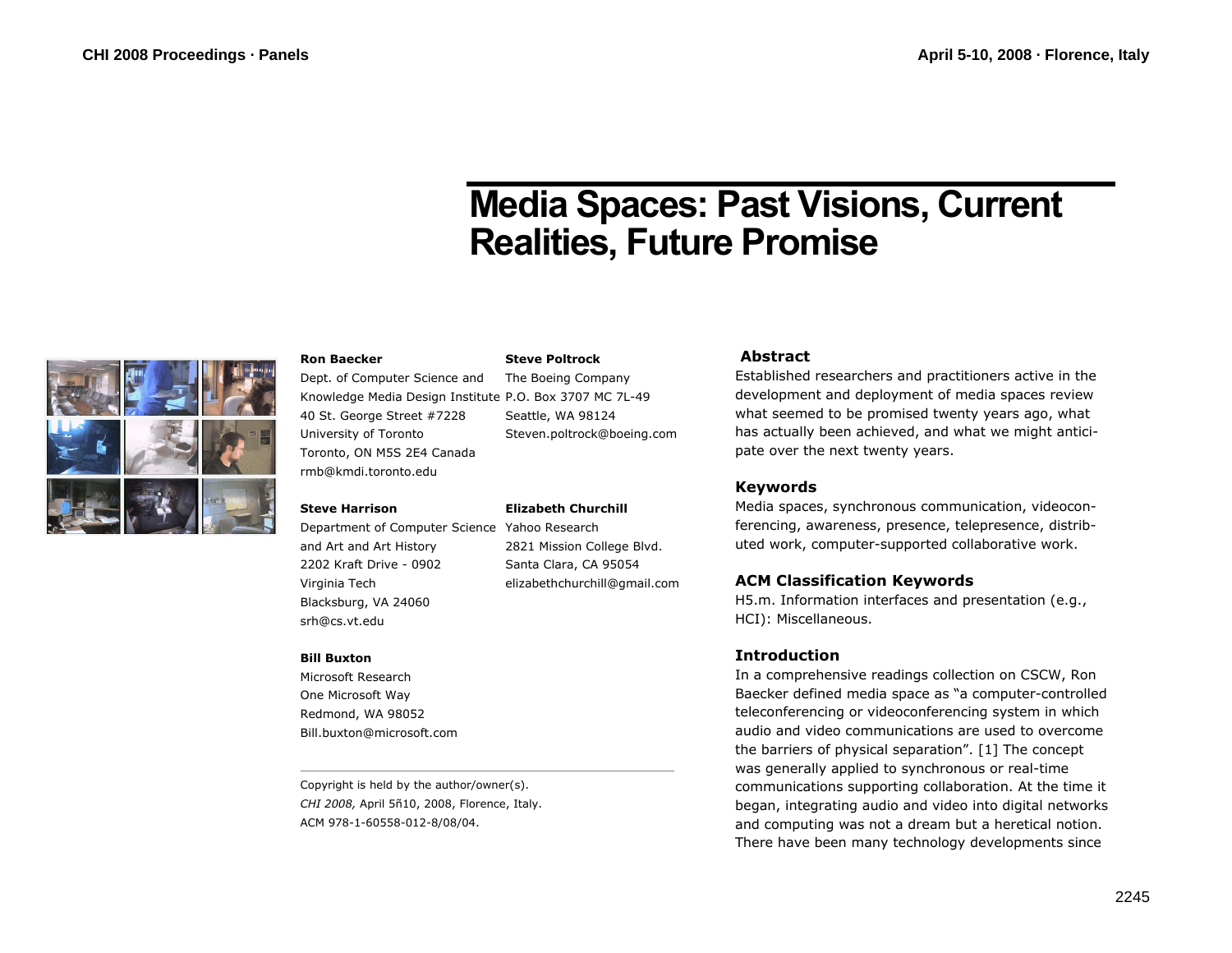

An early media space at Xerox PARC. Like physical space, the visual connections were never turned off merging the separate locations. Used for active conferencing, office-sharing, negotiation of interaction, awareness, socializing, and embodied interaction (e.g. shared drawing).

## the first media space research projects in the mid 1980's and early 1990''s. But what has happened to the ideas of the media space? While there are ubiquitous cell-phone cameras, web-cams, iChat, the Internet, YouTube, and globalized work, how do these current technologies and collaborative experiences look like and look different than those of the media space? Are media spaces as envisioned part of the fabric of everyday experience? What is the current state of systems that employ socially negotiated control instead of enforcing an established policy? What is the meaning of "awareness" and "presence" today? Asking these questions will, inevitably, engender reassessment of HCI and CSCW research in general, since media space was one of the seminal ideas of HCI and CSCW.

## **The Panel**

The panelists represent a spectrum of original and current media spaces researchers and practitioners. They will reflect on the significant lessons of 20 years of media space research and suggest strategies to move to their visions of media space over the next 15 years. We expect lively dialog among them and with the audience on those lessons and their visions.

## **POSITION STATEMENTS: Steve Harrison**

The media space was predicated on the integration of audio and video into networked computing, and on high bandwidth to the desktop. At the time of the first research media spaces, integrating audio and video into networked computing was a radical notion. While these two assumptions were correct, they did not anticipate the ubiquity of portable wireless connection like the camera-equipped cell phones. Where the media space assumptions assumed more or less fixed locations for

media pick-up and display – and therefore used spatiality as its point of departure and metaphor – wireless connectivity breaks the spatial paradigm. For example, how many times have cell phone conversations seemed "out of place" in our lives? So are the spatial lessons of the media space irrelevant today?

This then leads to a second question – What constitutes a media space? The original definitions focused on the technology. But they were only partial 20 years ago because they could not fully account for interaction between the separate paradigms that inform media space design and analysis: spatial, social, and communicative. The media melds with the space, altering the sense of space and place. While media spaces were intended to provide continuity of sociality for physically separated members, it also greatly distorted the social conventions of physical space: people would overhear without being seen, for example. And the usual measures of information flow seemed inadequate to explain the interplay of social cueing that media spaces provided, leading to research on shared drawing and awareness. With the lens of wireless IT, we see that multiple paradigms and multiple definitions are necessary to make any sense of mediated life.

## **Ron Baecker**

There was an explosion of media space development in the mid-80s. By 1992, research results seemed to suggest that the following could be expected by the end of the century: 1) corporate-wide media space deployments with awareness servers; 2) fully digital media space implementations; 3) video windows deployed in public spaces; 4) novel display and interaction hardware and software to enhance the sense of presence; 5) seamless integration of task space and interpersonal

## **Steve Harrison**

Steve Harrison, AIA, is a Research Faculty member in Computer Science at Virginia Tech. Previously, at Xerox PARC, he co-developed the first media space research project [2][3]. He is currently pulling together an edited volume, *Media Space: 20+ Years of Mediated Life*.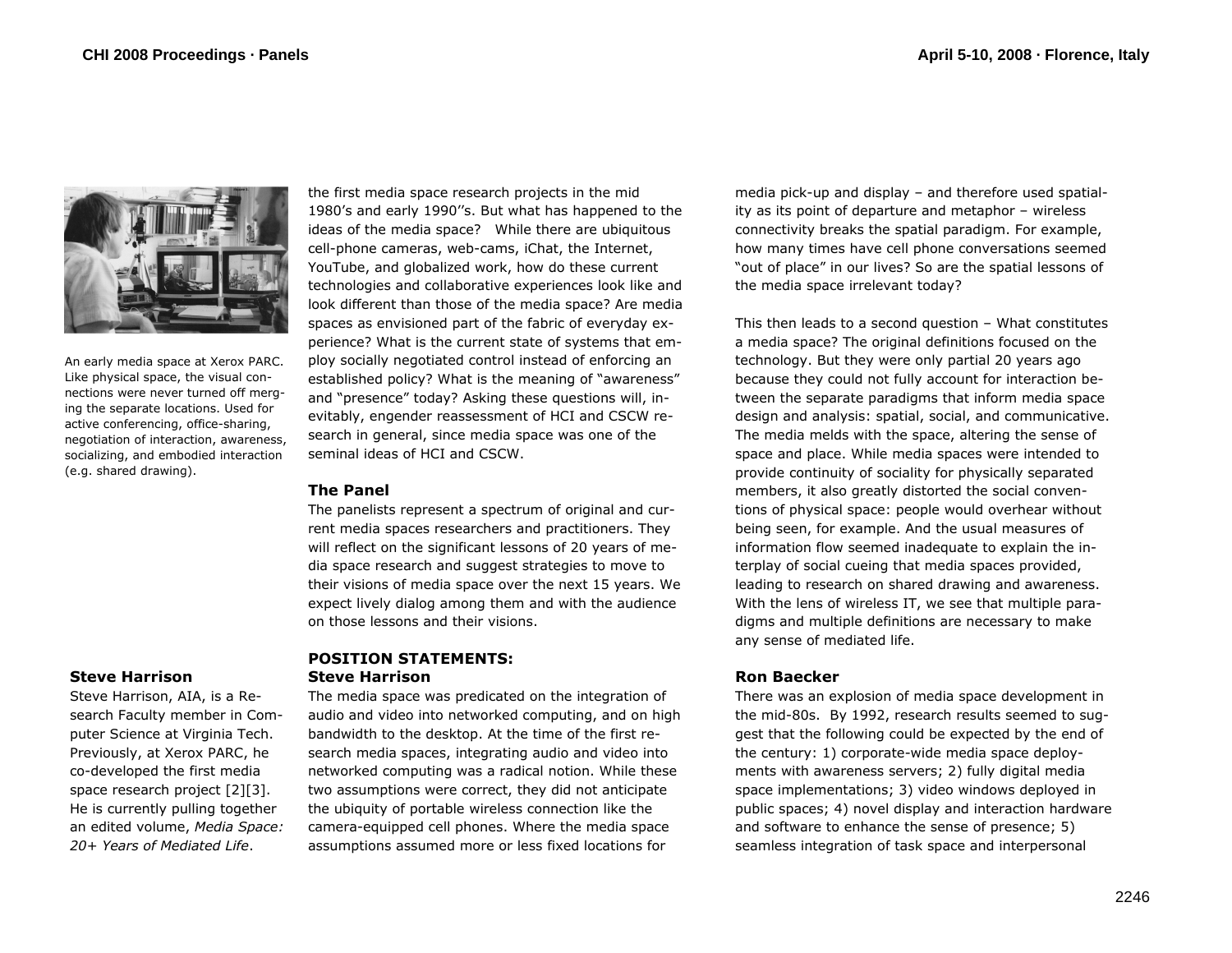## **Ron Baecker**

Ronald Baecker is Professor of Computer Science, Bell University Labs Chair in Human-Computer Interaction, and founder and Chief Scientist of the Knowledge Media Design Institute at the University of Toronto. He worked on the CAVECAT and Ontario Telepresence media space projects from 1989 to 1995, and since 2001 has directed development of the open source ePresence Interactive Media system (http://epresence.tv).

# **Bill Buxton**

Bill began using computers over 30 years ago as a musician. The Scientific Director of the Ontario Telepresence Project at the University of Toronto (1989 - 1995), he is now a principal researcher at Microsoft. In 2007, he was named Doctor of Design, *Honoris Causa*, by the Ontario College of Art and Design.

space technologies; and 6) widespread availability of synchronous shared editors.

Despite the passage of 15 years, this has not been the case. Few media spaces are in use. Voice over Internet Protocol (VoIP) is still unreliable enough that many deployments involve parallel use of digital Internet data and video transmission along with traditional audioconferencing. Video windows are not in use; there has been no significant deployment of innovative hardware designed to enhance the sense of presence. Task space and interpersonal technologies have been integrated in part, yet synchronous shared editors have achieved little success in comparison to asynchronous methods of document version control.

Yet new kinds of media spaces have resulted from other developments not evident in the research literature of that period: 1) There is widespread availability of modest personal media spaces built on top of instant text and voice messaging applications, and also vigorous specialized markets in webconferencing and webcasting; furthermore, media space technologies are available at price points from hundreds of thousands of dollars to hundreds of dollars to "free" open source offerings. 2) We now realize that collaboration can begin with a synchronous event and continue long thereafter through persistent chat and dynamic media archives. 3) We realize that fruitful opportunities for media spaces often result from the need to support knowledge workers in specific tasks.

## **Bill Buxton**

I see media spaces in the context of telepresence, that is, the establishment of a sense of presence over distance – whether in space, time, or both. But beyond the dimension spanned, the other key concern is the nature of the presence established. I think about these in at least three distinct dimensions:

 *Person Space:* that is, the space that lets you know that it is me, my mood, my personality, my trustworthiness, etc. This is the part of telepresence that is most often supported, as in videoconferencing, or to a lesser degree, teleconferencing.

 *Task Space:* that is, the shared space of the domain of interest. If I am doing tele-psychiatry, this and the person space may be the same. For most other activities, this is the space around the document, whiteboard or other physical or virtual artifacts that we are meeting about. Shared drawing, whiteboards, or writing would be examples. Many of these are supported by previous systems, but few have a smooth integration with the person space.

 *Shared Reference Space:* This is the most neglected of the classes of shared space that are requisite for a rich sense of presence. This is the superimposition of one's physical presence on the shared task space. This is what enables one to gesture, and point. It is what lets the remote person anticipate your next action because they see you approach, and maintain a peripheral awareness of what you are doing and to what. In nearly all shared drawing, writing and whiteboard examples, the remote person's reference space is defined by a moving point, such as their screen cursor. This gives them the gestural and referential capability of a fruit fly. I will concentrate on the nature of this third space and how they might be seamlessly integrated to finally support natural and non-intrusive interaction at a distance.